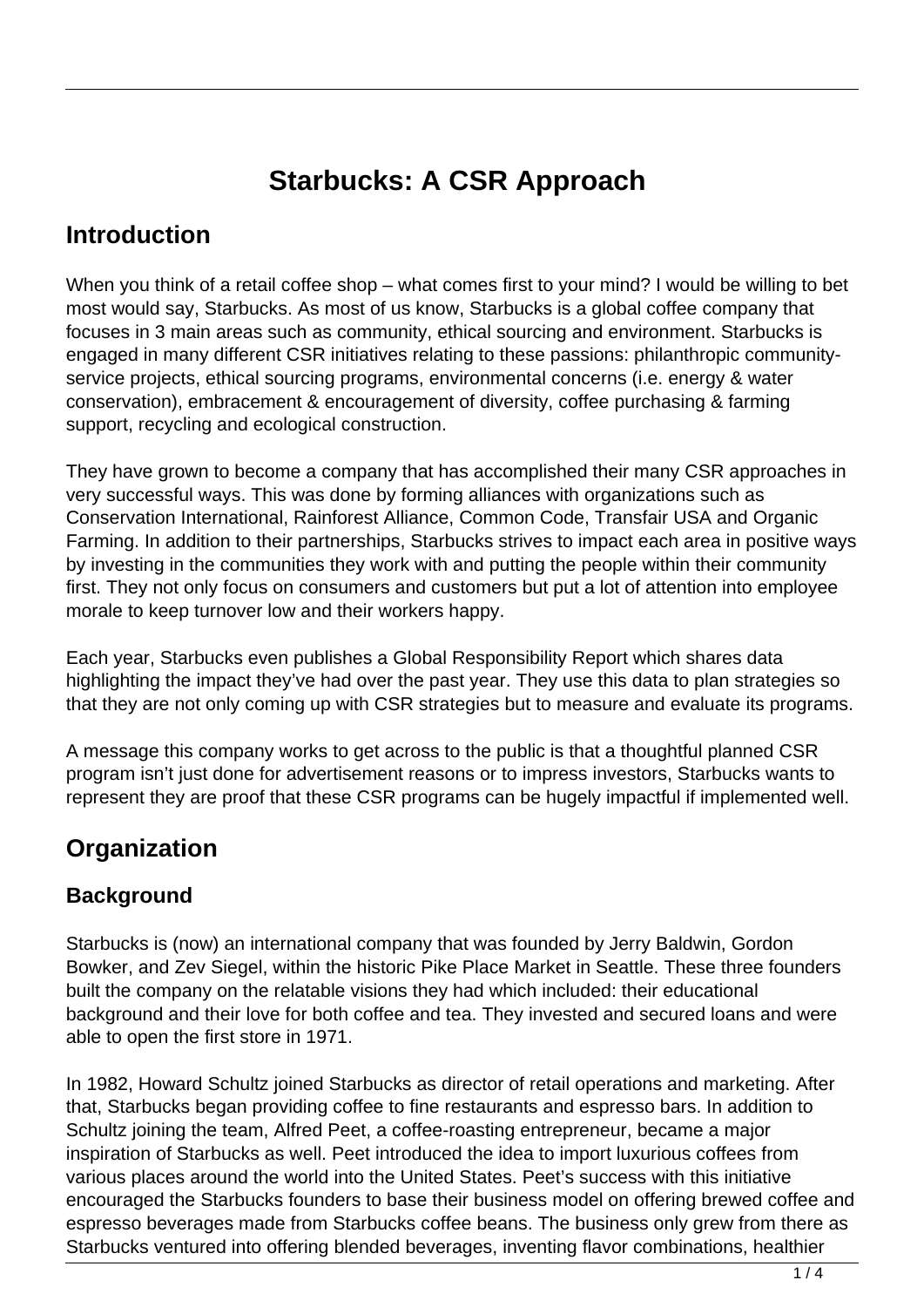alternatives, food, teas and smoothies.

Fast forward to the 1990's until today, Starbucks began to expand headquarters and accomplish numerous successful milestones. They became the first privately owned U.S. company to offer a stock option program that included part-time employees, opened their first licensed airport store, adds drive thru services, opened first international store (in Japan and Singapore), extends into grocery stores, establishes different partnership and licensing agreements – just to name a few!

## **Timeline of CSR Initiative**

Today Starbucks is known to follow a different set of ethical, social and environmental standards throughout its value-chain. They frame its CSR communication to fit different stakeholders' needs and expectations embraces opportunities of online communication (two-way communication, multimedia features, social medias etc.) and

1. Background/timeline of CSR initiative/sequence of events:

Current businesses related in the gourmet coffee industry today are experiencing increased pressure from their surrounding environments to act as good social citizens while still being profitable. Acting social and having ethical responsibility has become an expectation rather than a differentiation strategy to obtain acceptance. I would like to research how the successful global coffee company, Starbucks, communicates its CSR initiatives.

By the early 1980s, Starbucks had opened four stores in Seattle that stood out from the competitors with their top-quality fresh-roasted coffees. In 1980 Siegel decided to pursue other interests and left the two remaining partners, with Baldwin assuming the role of company president.

2. Analysis of CSR problem/opportunity: Can Starbucks communicate its CSR initiatives through its corporate website?

Starbucks became an interest to me because it became apparent its cause is a successful global company with a position as a market leader in the coffee field. Starbucks has received a lot of attention and has acted on this increased pressure and is now engaged in several CSR initiatives, expressed through various communication tools on its corporate website. I would like to research how Starbucks has utilized various communication tools to express its efforts to specific stakeholder groups, transparent and persuasive manners.

5. Organizational strategy, communication, response:

The organizational environment of Starbucks today is constituted of multifaceted companies and organizations, which are all interdependent on each other and the environments in which they operate. They have developed tightly bounded systems as an approach to organizational structure, which emphasizes that an organization must cope with constant pressure from its ever-changing environment (i.e. companies like Dunkin Donuts, McDonalds, and other independent fast food chains & bakeries. Organizations like these influences each other in terms of expectations about performance and increasingly also about ethical correct behavior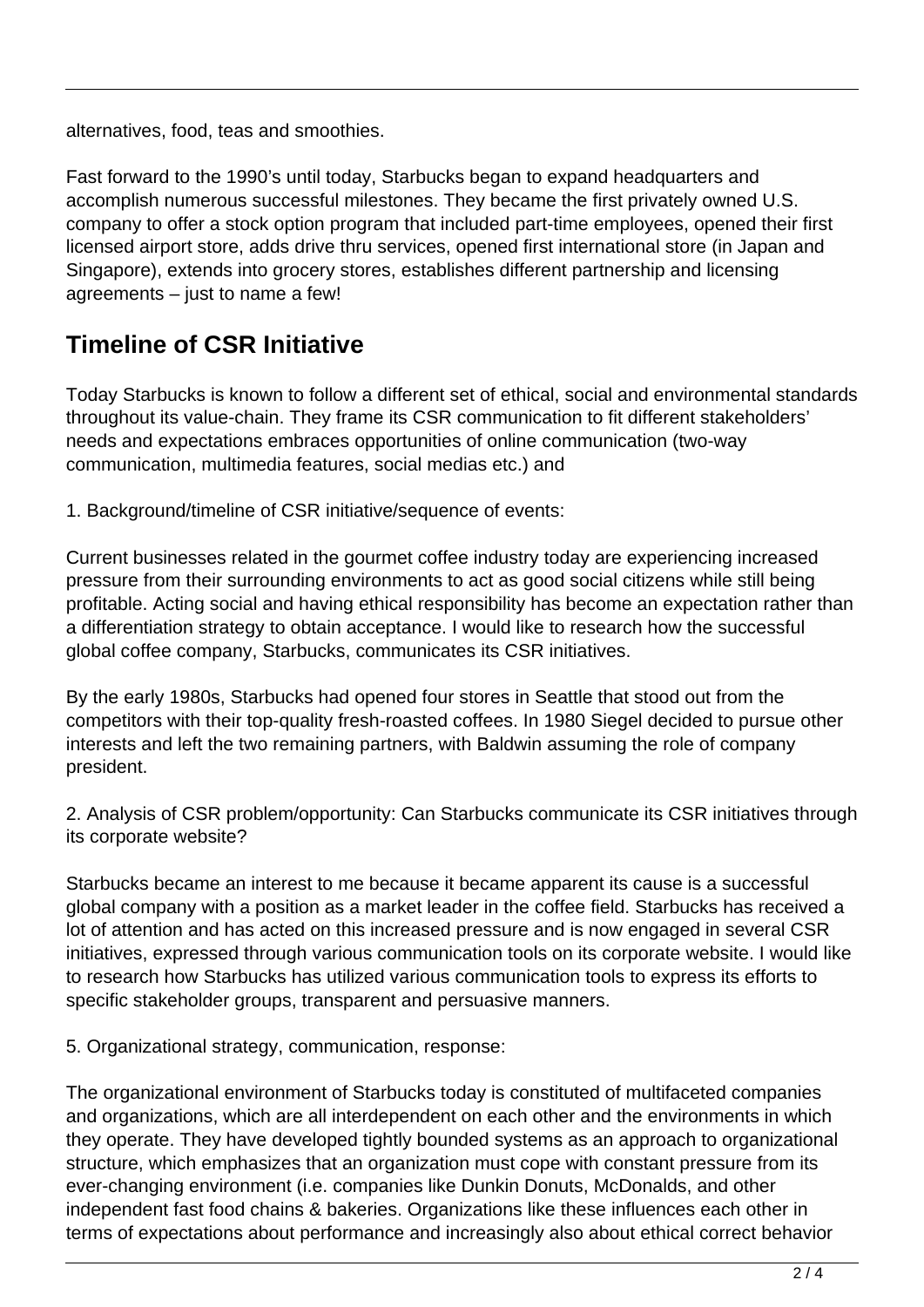and responsible actions. This makes me want to consider what kind of service does a customer receive at each of these competitors?

6. Summary, recommendations, ongoing challenges:

Trying to explain the relevance of CSR communication within the Starbucks industry (by describing how organizations exist in environments, in which societal expectations are created to pressure companies to act both social and ethical responsible) was the initial purpose of the proceeding to the background section on effective CSR communication to a company's various stakeholders. I then discovered the scope of the problem because it focused on the importance of competitors not only acting as competition but also because it was evident that there are endless aspects to consider like communication and channel. They also must distinguish between target audiences' preferences, expectations and needs, and then framing the messages accordingly. Regardless of the above mentioned and following that Starbucks is communicating its CSR efforts effectively, an analysis based on the scientific approach will reveal if this actually holds true for the receivers of the communication.

Starbucks may be considered an industry leader for CSR in its sector. So, you may seek to build a case around Starbucks competitive advantage (sales, growth data?) over competitors as related to CSR initiatives.

### **References**

- 1. Bertels, S., & Peloza, J. (2008). Running just to stand still? Managing CSR reputation in an era of ratcheting expectations. Corporate Reputation Review, 11(1), 56- 72.
- 2. Botero, M. E., Díaz, A. M. A., Cadavid, C. M., & Muhss, M. (2011). CSR practices in the coffee industry: A preliminary review of Kraft Foods, Nestlé and Starbucks. Revista de Negocios Internacionales, 4(2), 30-44.
- 3. Bruhn-Hansen, S. (2012). Corporate Social Responsibility–A case study of Starbucks' CSR: communication through its corporate website. Unpublished master's thesis, Illinois State University. Retrieved from http://pure. au. dk/portal/files/45282206/ba\_thesis. pdf.
- 4. Chaisurivirat, D. (2009). The effect of corporate social responsibility: Exploring the relationship among CSR, attitude toward the brand, purchase intention, and persuasion knowledge.
- 5. Doane, D., & Abasta-Vilaplana, N. (2005). The myth of CSR. Stanford Social Innovation Review, 3(3), 22-29.
- 6. Frynas, J. G. (2015). Strategic CSR, value creation and competitive advantage. The Routledge companion to non-market strategy, 245-262.
- 7. Gallaugher, J., & Ransbotham, S. (2010). Social media and customer dialog management at Starbucks. MIS Quarterly Executive, 9(4).
- 8. Kesavan, R., Bernacchi, M. D., & Mascarenhas, O. A. (2013). Word of mouse: CSR communication and the social media. International Management Review, 9(1), 58-66.
- 9. Mayes, P. (2010). 21. Corporate culture in a global age: Starbucks'"Social Responsibility" and the merging of corporate and personal interests1. Pragmatics across languages and cultures, 597.
- 10. Niemuth, S., Hamann, L., Luschnat, K., Smolarz, P., & Golombek, S. (2014). CSR in the coffee industry: Sustainability issues at Nestlé-Nespresso and Starbucks. Journal of